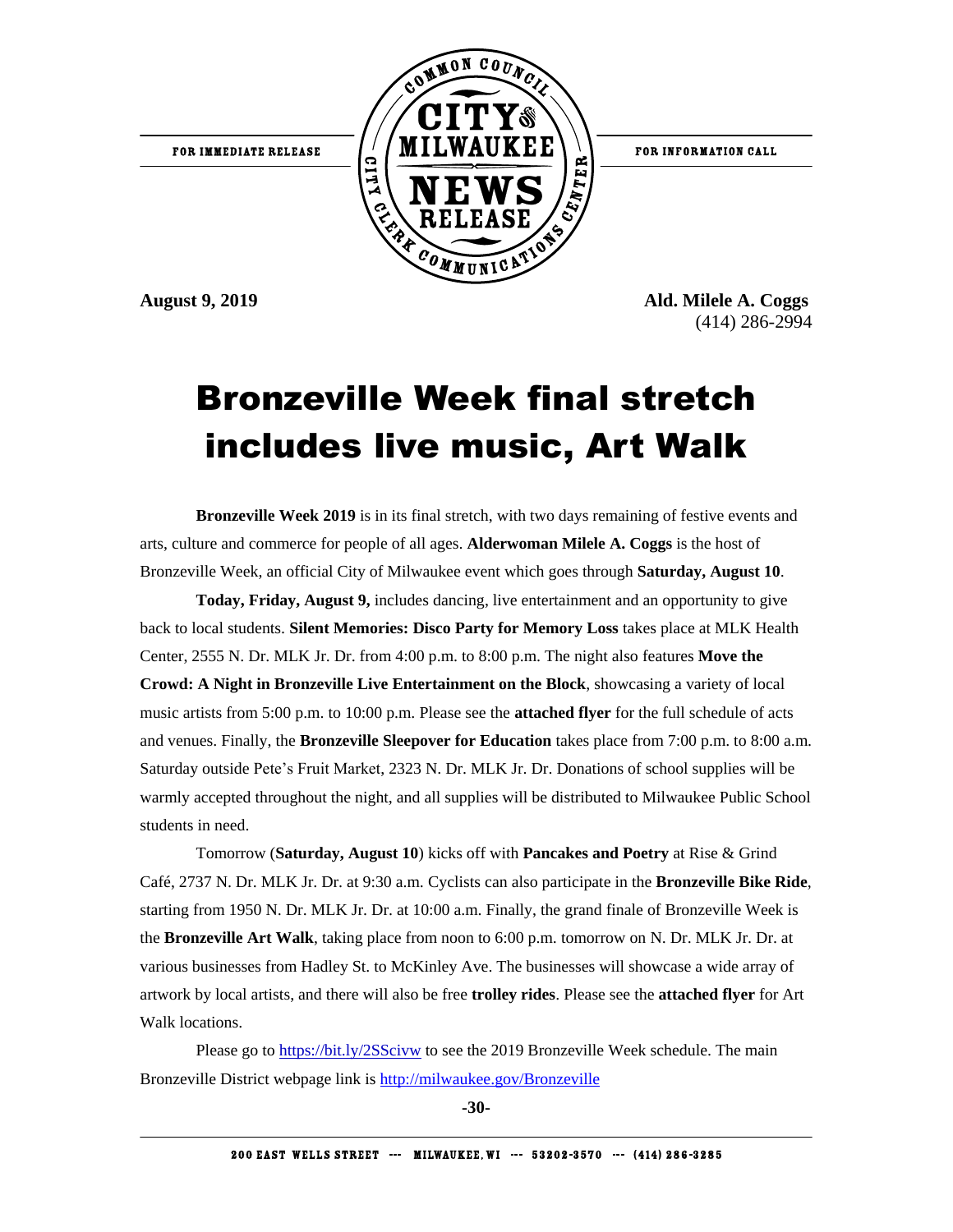## FRI UG9

Hosted By: **Dame Elizey** 

## A Night in<br>Bronzeville Live Entertainment on the Block

2700 Block of King Drive Lux, Rise & Grind Café, & 4th Quarter

> 8P-9P Jazzaveli feat. Aisha Milan & Date Night 4th Quarter

> > **9P-10P** The Dope **Music Crew**

6P-7P DJ Lolo Lux

**7P-8P** Leigh Grayson **Rise and Grind** 

**Aug 3-10** 

 $\mathcal{V}$ 

#BronzevilleWeek2019 #FeelTheCulture